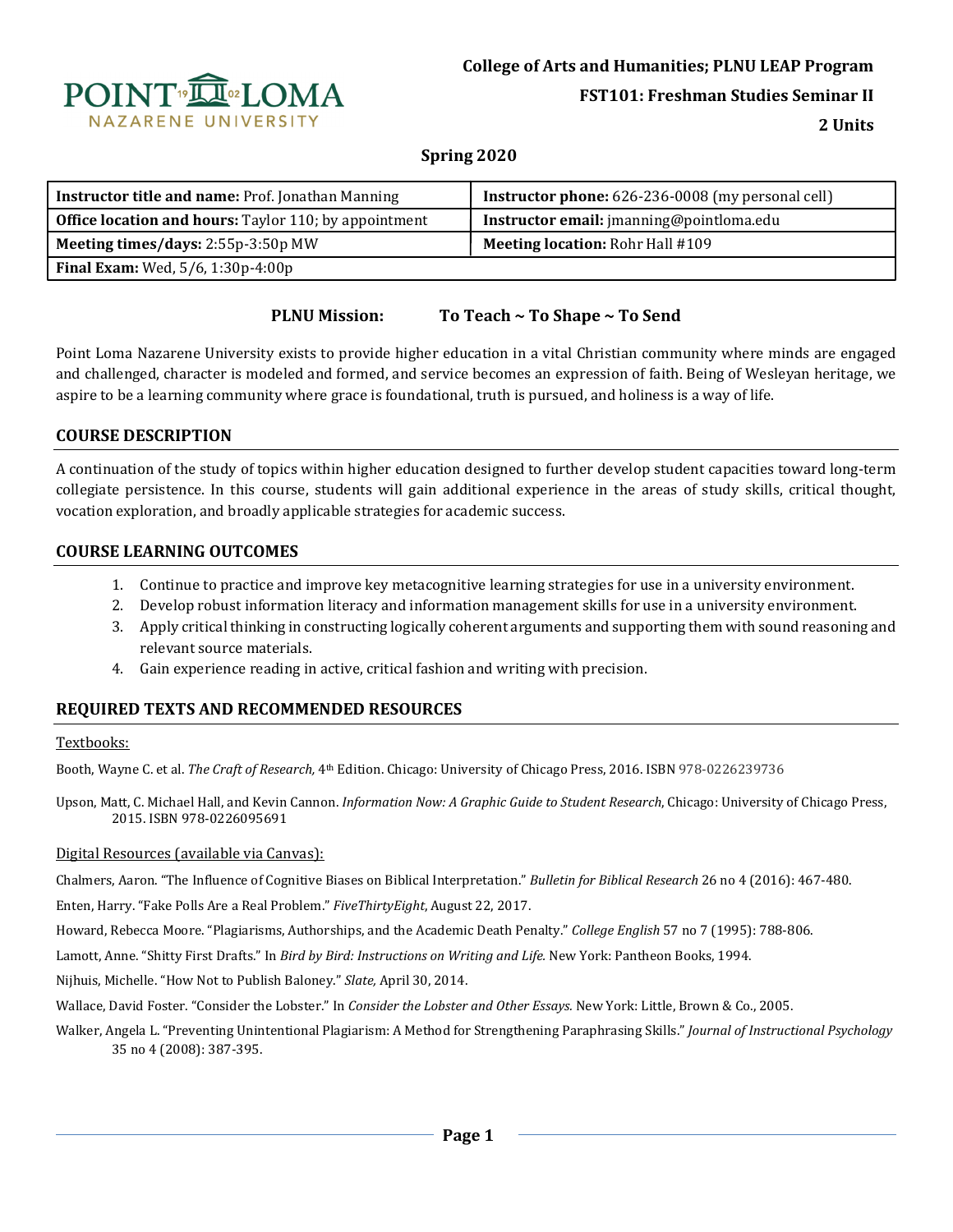#### **Assignment Distribution by Points and Percentage:**

|                                                                          | 80 points                              | (11%)  |
|--------------------------------------------------------------------------|----------------------------------------|--------|
| Class attendance                                                         | $(20 \text{ points})$                  |        |
| Tutorial attendance<br>$\bullet$                                         | $(20$ points)                          |        |
| Advising attendance<br>$\bullet$                                         | $(20$ points)                          |        |
| Class participation                                                      | $(20$ points)                          |        |
|                                                                          | 105 points                             | (14%)  |
|                                                                          | 150 points                             | (20%)  |
|                                                                          | 215 points                             | (29%)  |
| <b>Goal Setting Paper</b>                                                | $(20$ points)                          |        |
| Fall Semester Schedule Assignment<br>$\bullet$                           | $(15$ points)                          |        |
| Info Literacy Assignment #1-3<br>$\bullet$                               | $(60 \text{ points} / 20 \text{ per})$ |        |
| Quotation, Paraphrase, Summary Assignment #1-2 (50 points / 25 per)<br>٠ |                                        |        |
| <b>Exegetical Assignment #1-2</b><br>$\bullet$                           | $(40$ points $/ 20$ per)               |        |
| Exegetical Assignment #3 (Paper Draft)                                   | $(30$ points)                          |        |
|                                                                          | 100 points                             | (13%)  |
|                                                                          | 100 points                             | (13%)  |
|                                                                          | 750 points                             | (100%) |

#### **Grading Scale:**

|                                                                                           |  |  | $89\% - 87\% = B + 79\% - 77\% = C + 69\% - 67\% = D +$ |  |
|-------------------------------------------------------------------------------------------|--|--|---------------------------------------------------------|--|
| $100\% - 93\% = A$ $86\% - 83\% = B$ $76\% - 73\% = C$ $66\% - 63\% = D$ $59\% - 0\% = F$ |  |  |                                                         |  |
| $92\% - 90\% = A - 82\% - 80\% = B - 72\% - 70\% = C - 62\% - 60\% = D -$                 |  |  |                                                         |  |

### **Assignment Details:**

Attendance and Participation (worth 80 points total):

**Class Attendance (20 points)**: From the PLNU Attendance Policy: "Regular and punctual attendance at all classes is considered essential to optimum academic achievement." (See Academic Policies in the academic catalog.)

| <b>Total Class</b><br><b>Sessions</b> | $28$ (1 session = 3.5% of total sessions)                                                                                                                                                                                                                                                                                                                                                                             |
|---------------------------------------|-----------------------------------------------------------------------------------------------------------------------------------------------------------------------------------------------------------------------------------------------------------------------------------------------------------------------------------------------------------------------------------------------------------------------|
| Lateness                              | 2 tardies will count as one unexcused absence. Please arrive to class on time.                                                                                                                                                                                                                                                                                                                                        |
| Unexcused<br>Absences                 | Unexcused absence #1-2: 7% of sessions missed. Does not count against attendance grade.<br>Unexcused absence $\#3-4$ : 14% of sessions missed. Attendance grade reduced by 12.5 per day.<br>More than $10\%$ of sessions (= $3$ ) missed for any reason: student attendance reported to vice provost<br>More than 20% of sessions $(=\underline{6})$ missed for any reason: student may be de-enrolled without notice |
| Excused<br>Absences                   | No grade reduction. Requires a note or other documentation from a doctor or professor/coach<br>(for sickness or official PLNU scheduled event). Notes from the PLNU Wellness Center are accepted,<br>and if you are sick enough to miss class, you are strongly encouraged to go there.                                                                                                                               |
| Perfect<br>Attendance                 | Students with zero tardies and zero unexcused absences at the end of the semester will earn 1% of<br>extra credit toward the final course grade (e.g., a grade of 89% would boost to a 90%).                                                                                                                                                                                                                          |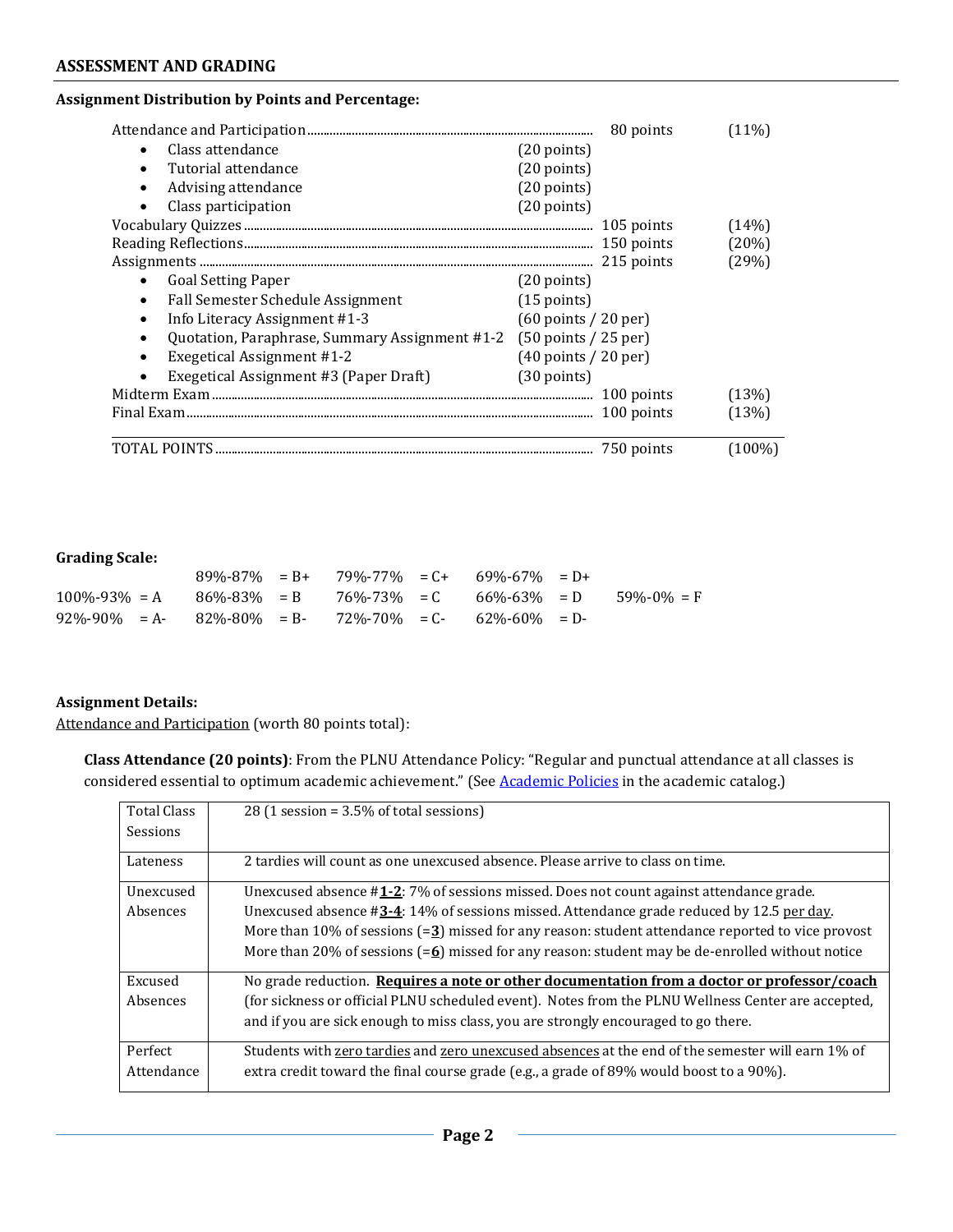**Tutorial Attendance (20 points)**: Students will study regularly in settings where peer tutors and professionals are available as resources. In the spring semester, students may sign up for tutoring based on their individual schedule commitments, with at least one session per week supervised by a peer tutor. Attendance at these sessions will be taken by tutors, and the attendance policy outlined above will also apply to tutorial (total sessions=14; 7%=1; 14%=2).

**Advising Attendance (20 points)**: Each student will engage in advising sessions over the course of the semester. Attendance at these sessions will be covered under the following policy:

Attended all sessions: full credit. Missing sessions: grade reduced by 10 points per session until =0.

**Class Participation (20 points):** Class participation means arriving prepared to discuss assigned reading and other class material, sharing insights, responding to other students, asking relevant questions, attempting to answer relevant questions, and discussing the issues brought up in class. In this class you might not have the opportunity to speak up on a daily basis, but you should still come prepared to contribute something to discussion on a daily basis, and contribute periodically. Participation also encompasses engaging in assigned tasks, maintaining focus, and avoiding distraction of self and others.

Q: What will earn me the maximum participation grade?

A: Speaking up in class (productively), asking questions, remaining on-task during group discussion, not distracting others

Q: What will reduce my participation grade?

A: Remaining quiet during most class sessions, never asking questions, distracting others, untimely use of screen devices

Vocabulary Quizzes (worth 105 points total; 15 per quiz, 8 total quizzes, 1 lowest quiz dropped):

Rationale: When used properly, open-book online vocabulary quizzes (1) provide an opportunity for students to recall and reinforce material, while giving immediate feedback on areas of weakness, (2) make learning additionally durable by mixing (interleaving) previously-covered material throughout later quizzes, (3) shift quiz-taking time outside of scheduled class sessions, and most importantly, (4) create a lower-stress "free to try and fail" environment conducive to learning.

Instructions: Starting early in the semester, quizzes will be scheduled regularly. They are open-book, and may be retaken as many times as desired up until the due date (note that quiz questions are drawn randomly from a question pool, so when you retake, you will likely see some new questions). If a quiz is repeated, your highest score will be recorded. All quizzes are available on our class Canvas site.

#### For Best Results:

- Read and listen to podcasts first. Don't try to quiz before learning the material.
- Quizzes are open book, but you'll learn better by trying to rely less on resources and more on your thinking/memory.
- With each question, take time to actively think about class content, and to make mental connections between ideas.
- Spaced repetition increases learning. Repeat a quiz at least two times across two separate days, regardless of score.
- Learn from mistakes: incorrect responses show you where to revisit your reading and where to ask questions in class.

Reading Reflections (worth 150 points total; 15 per reflection, 10 total reflections):

Instructions: During the semester we will read two textbooks, as well as various articles and essays relevant to university life. For each assigned reflection, you will respond to a detailed prompt specific to the reading. Strong responses will demonstrate knowledge of the content, meaning, and implications of the reading, and will thoroughly answer the questions and reflect on the ideas present in the prompt.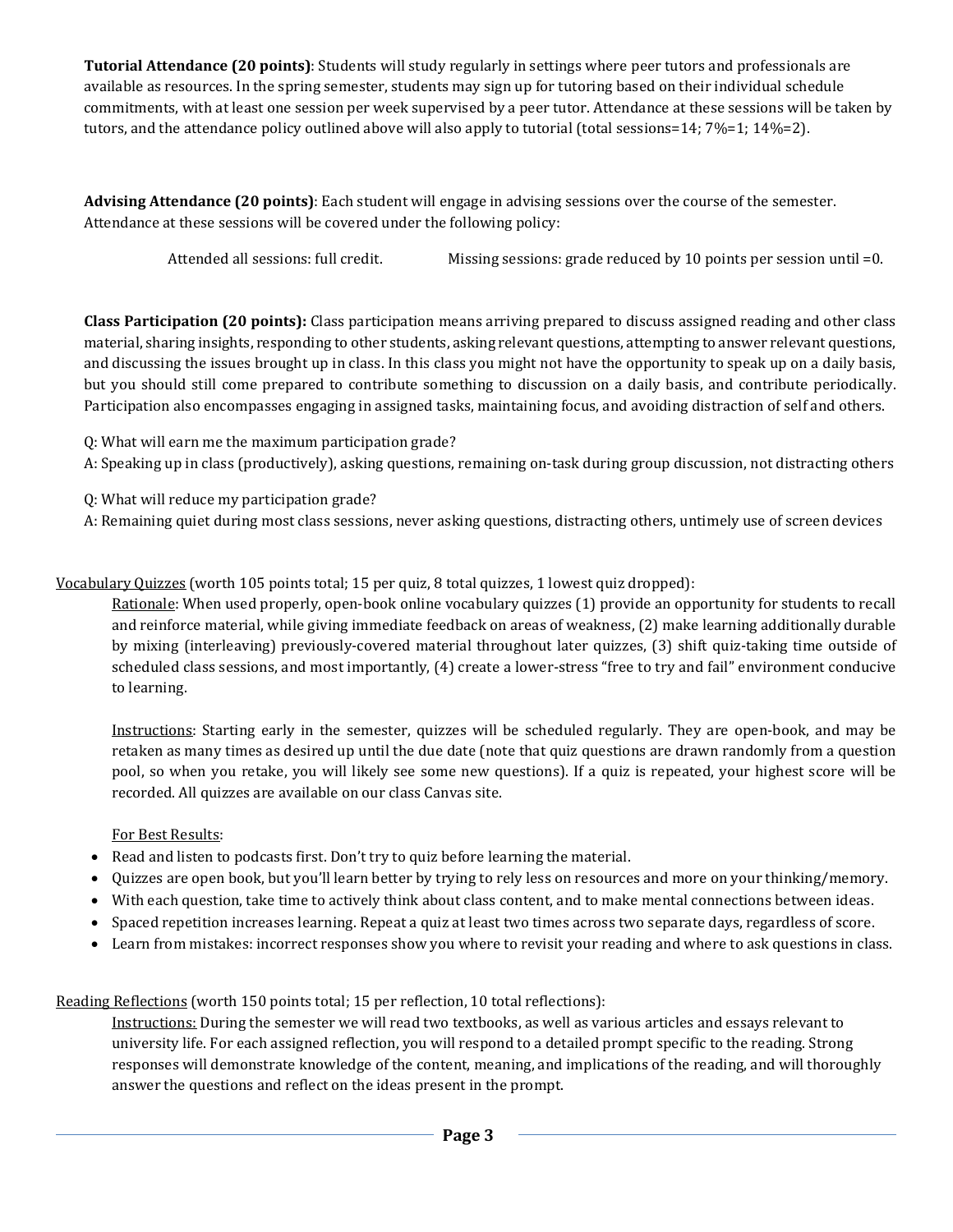Various Class Assignments (worth 215 points total; points per assignment vary):

Throughout the semester, students will engage in a variety of different tasks related to research, writing, and university life. Specific assignments will be given and discussed in class as the semester progresses.

Midterm & Final Exams (worth 200 points total; 100 per exam, 2 total exams):

The course exams will be closed-book and comprehensive. There will be a review before each exam.

### Extra Credit:

- 1. Complete and return your Student Information Sheet (see the back of the syllabus) for 3 points.
- 2. Maintain perfect class attendance (defined as zero tardies and zero unexcused absences) all semester long for a 1% boost to your total class grade (e.g., a grade of 89% would boost to a 90%).

# **ACADEMIC ACCOMMODATIONS**

While all students are expected to meet the minimum standards for completion of this course as established by the instructor, students with disabilities may require academic adjustments, modifications or auxiliary aids/services. At Point Loma Nazarene University (PLNU), these students are requested to register with the Disability Resource Center (DRC), located in the Bond Academic Center. (DRC@pointloma.edu or 619-849-2486). The DRC's policies and procedures for assisting such students in the development of an appropriate academic adjustment plan (AP) allows PLNU to comply with Section 504 of the Rehabilitation Act and the Americans with Disabilities Act. Section 504 (a) prohibits discrimination against students with special needs and guarantees all qualified students equal access to and benefits of PLNU programs and activities. After the student files the required documentation, the DRC, in conjunction with the student, will develop an AP to meet that student's specific learning needs. The DRC will thereafter email the student's AP to all faculty who teach courses in which the student is enrolled each semester. The AP must be implemented in all such courses.

If students do not wish to avail themselves of some or all of the elements of their AP in a particular course, it is the responsibility of those students to notify their professor in that course. PLNU highly recommends that DRC students speak with their professors during the first two weeks of each semester about the applicability of their AP in that particular course and/or if they do not desire to take advantage of some or all of the elements of their AP in that course.

# **ACADEMIC HONESTY**

Students should demonstrate academic honesty by doing original work and by giving appropriate credit to the ideas of others. Academic dishonesty is the act of presenting information, ideas, and/or concepts as one's own when in reality they are the results of another person's creativity and effort. A faculty member who believes a situation involving academic dishonesty has been detected may assign a failing grade for that assignment or examination, or, depending on the seriousness of the offense, for the course. Faculty should follow and students may appeal using the procedure in the university Catalog. See PLNU's complete academic honesty policy under "Academic and General Policies" in the catalog: https://catalog.pointloma.edu/.

# **COPYRIGHT POLICY**

Point Loma Nazarene University, as a non-profit educational institution, is entitled by law to use materials protected by the US Copyright Act for classroom education. Any use of those materials outside the class may violate the law.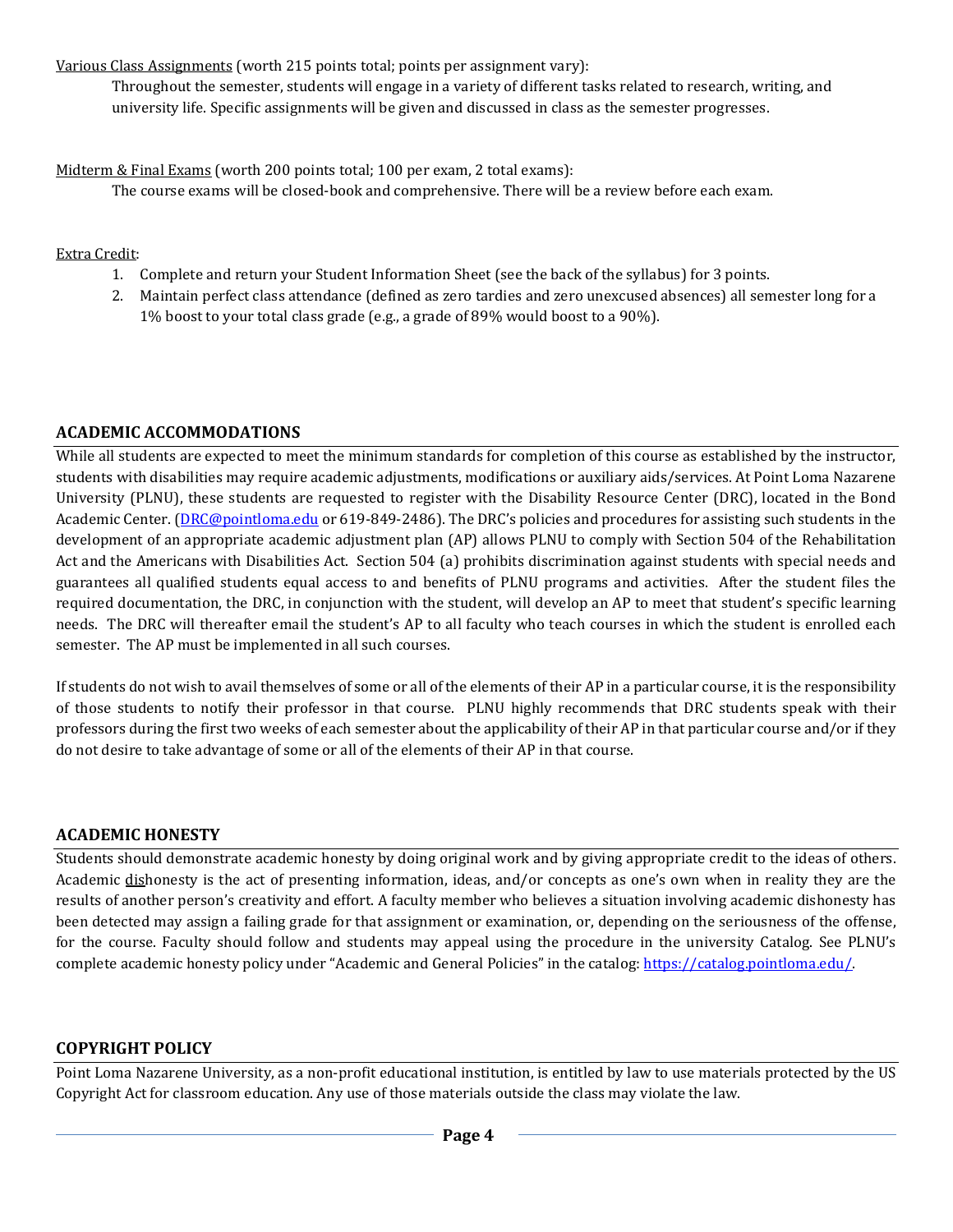# **FINAL EXAMINATION POLICY**

Successful completion of this class requires taking the final examination **on its scheduled day**. The final examination schedule is posted on the PLNU Class Schedules website (https://www.pointloma.edu/offices/records/undergraduate-records). No requests for early examinations or alternative days will be approved.

# **INCLUSIVE LANGUAGE**

Point Loma Nazarene University approaches diversity from a biblical perspective, affirming that diversity is an expression of God's image, love, and boundless creativity. Recognizing that people have often used the English language in ways that imply the exclusion/inferiority of minority or marginalized groups—defined for example by characteristics such as sex/gender/orientation, race/ethnicity, ability/disability, etc.—I strongly urge you to avoid sexist, racist, classist, and ableist language in your public discourse, in classroom discussions, and in your writings.

For further discussion and specific examples of inclusive language, please visit the following university websites:

- The Purdue University OWL: Stereotypes and Biased Language o https://owl.purdue.edu/owl/general\_writing/academic\_writing/using\_appropriate\_language/stereotypes\_and\_biased\_language.html
- The California State University Chancellor's Office: Diversity Style Guide o https://www2.calstate.edu/csu-system/csu-branding-standards/editorial-style-guide/Pages/diversity-style-guide.aspx

# **INCOMPLETES AND LATE ASSIGNMENTS**

Assignments are to be submitted/turned in by the beginning of the class session when they are due. The instructor reserves the right to refuse late work, and in fact, the course materials on Canvas are impossible to submit past the deadline without special permission. Please contact your professor if you foresee a problem in completing work on time.

A course grade of "incomplete" will only be assigned in exceptional circumstances.

# **USE OF TECHNOLOGY**

Outside of class sessions: students are encouraged to use technology—including Canvas and PLNU email accounts—to communicate with the instructor and classmates and to complete assigned work.

During class sessions: screen devices such as phones and laptops will occasionally be used in class at the direction of the instructor (e.g., for evaluative purposes). Outside of these specific instances, screen devices should not be operated during class, due to their powerful capacity to distract both the user and those in proximity to the user.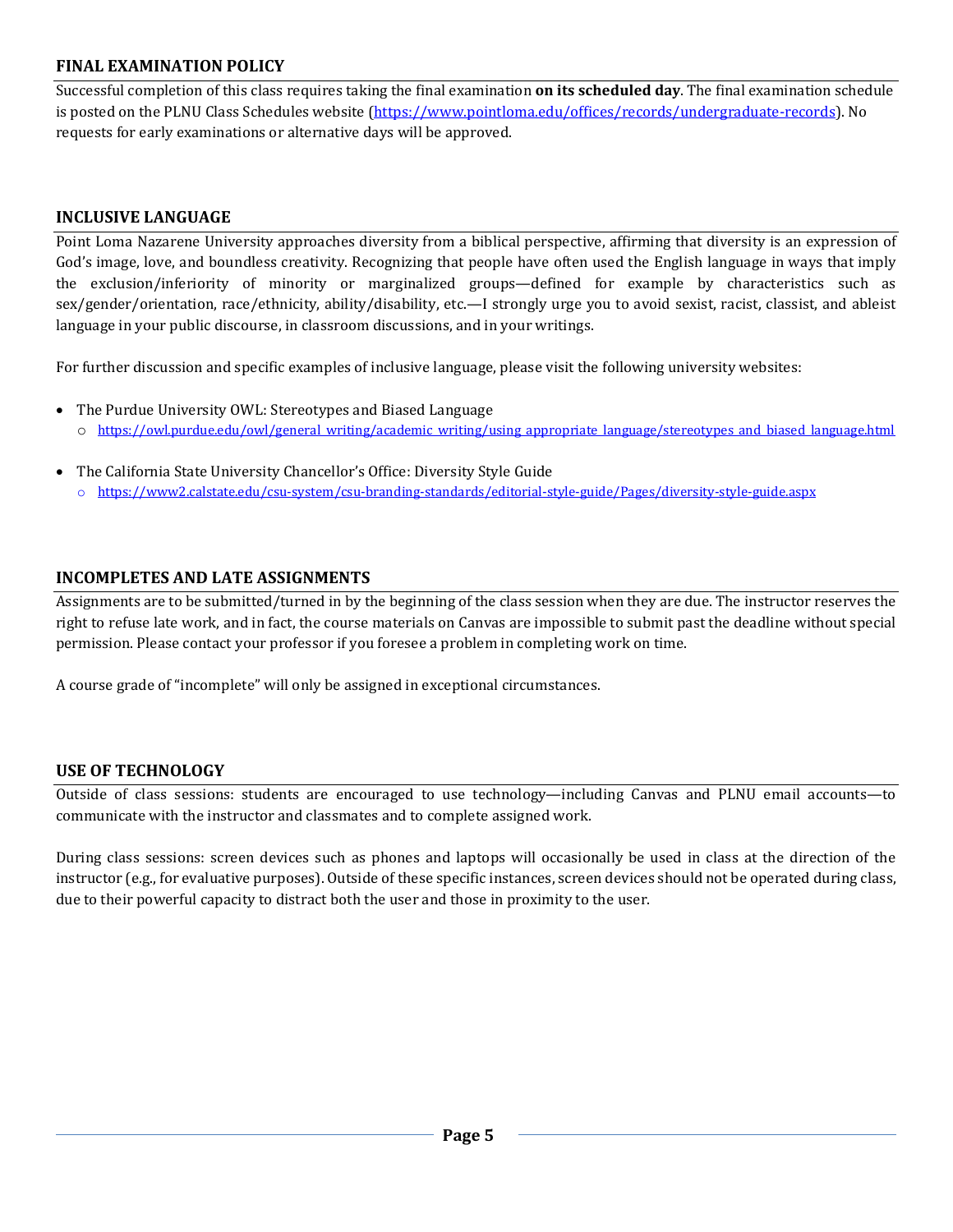# **COURSE SCHEDULE AND ASSIGNMENTS**

Course schedule, topics, evaluation, and assignments may be changed at the instructor's discretion.

|                | <b>MONDAY</b>                                                                                                                                                                   | WEDNESDAY                                                                                                                                 |
|----------------|---------------------------------------------------------------------------------------------------------------------------------------------------------------------------------|-------------------------------------------------------------------------------------------------------------------------------------------|
| <b>WEEK01</b>  | [TUESDAY] JAN 14<br>Syllabus & Orientation                                                                                                                                      | <b>JAN 15</b><br>Read: Information Now pp. VII-10 (preface-introduction)<br><b>DUE: Student Info Sheet</b><br>DUE: Paper #1: Goal Setting |
| <b>WEEK02</b>  | <b>JAN 20</b><br>NO CLASS: MARTIN LUTHER KING JR. DAY<br>DUE: Online Vocabulary Quiz #1 (Review Sets 1-6)                                                                       | <b>JAN 22</b><br>Read: Information Now pp. 11-38 (chs. 1-2)<br><b>DUE: Information Now Chs. 1-2 Reflection</b>                            |
| WEEK03         | <b>Guest Lecture: Debra Lively</b><br><b>JAN 27</b><br>Read: The Craft of Research pp. 65-83<br>DUE: Online Vocabulary Quiz #2 (Review Sets 7-12)                               | <b>JAN 29</b><br>Read: Enten, "Fake Polls Are a Real Problem"<br><b>DUE: Enten Reflection</b>                                             |
| WEEK 04        | <b>FEB03</b><br>Read: The Craft of Research pp. 3-26<br>DUE: Info Literacy #1: Evaluating Sources                                                                               | <b>FEB 05</b><br>Read: Information Now pp. 39-70 (chs. 3-4)<br><b>DUE: Information Now Chs. 3-4 Reflection</b>                            |
| <b>WEEK05</b>  | <b>FEB 10</b><br>Read: The Craft of Research pp. 29-48<br>DUE: Online Vocabulary Quiz #3 (Set 13)                                                                               | <b>FEB 12</b><br>Read: Wallace, "Consider the Lobster"<br><b>DUE: Wallace Reflection</b>                                                  |
| <b>WEEK06</b>  | <b>FEB 17</b><br><b>Meet in Ryan Library Room 202</b><br>Read: The Craft of Research pp. 85-104<br>DUE: Info Literacy #2: Databases                                             | <b>FEB 19</b><br>Read: Nijhuis, "How Not to Publish Baloney"<br><b>DUE: Nijhuis Reflection</b>                                            |
| <b>WEEK07</b>  | <b>FEB 24</b><br>Midterm Exam Review<br>DUE: Online Vocabulary Quiz #4 (Set 14)                                                                                                 | <b>FEB 26</b><br>Midterm Exam<br>DUE: Paper #2: My Semester So Far                                                                        |
| <b>WEEK08</b>  | <b>MAR02</b><br>Read: Information Now pp. 71-89 (chs. 5-6)<br><b>DUE: Information Now Chs. 5-6 Reflection</b><br>DUE: Info Literacy #3: Annotated Bibliography                  | <b>MAR 04</b><br>Read: Howard, "Plagiarisms, Authorships, and the ADP"<br><b>DUE: Howard Reflection</b>                                   |
| <b>WEEK09</b>  | <b>MAR09</b><br>NO CLASS: SPRING BREAK                                                                                                                                          | <b>MAR 11</b><br>NO CLASS: SPRING BREAK                                                                                                   |
| <b>WEEK 10</b> | <b>MAR 16</b><br>Read: Information Now pp. 90-107 (ch. 7, conclusion)<br>Read: Walker, "Preventing Unintentional Plagiarism"<br><b>DUE: Information Now + Walker Reflection</b> | <b>MAR 18</b><br>Read: The Craft of Research pp. 200-213                                                                                  |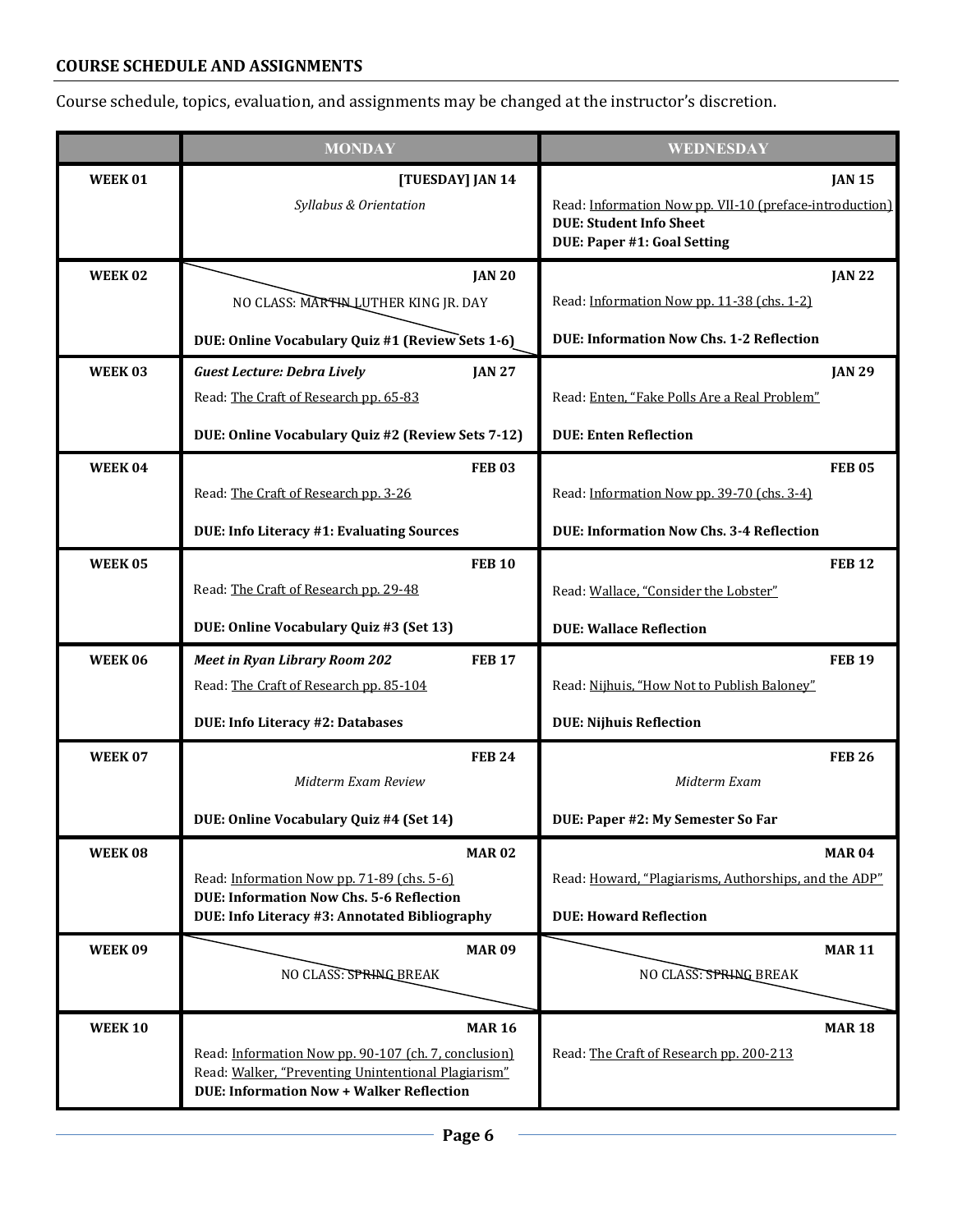|                | <b>MONDAY</b>                                                                                                                       | <b>WEDNESDAY</b>                                                               |
|----------------|-------------------------------------------------------------------------------------------------------------------------------------|--------------------------------------------------------------------------------|
| <b>WEEK 11</b> | <b>MAR 23</b>                                                                                                                       | <b>MAR 25</b>                                                                  |
|                | Read: Chalmers, "The Influence of Cognitive Biases"<br><b>DUE: Chalmers Reflection</b><br>DUE: Online Vocabulary Quiz #5 (Set 15)   | DUE: Quotation, Paraphrase, Summary #1                                         |
| <b>WEEK 12</b> | <b>MAR 30</b>                                                                                                                       | <b>APR 01</b>                                                                  |
|                | Read: The Craft of Research pp. 107-131                                                                                             |                                                                                |
|                | DUE: Online Vocabulary Quiz #6 (Set 16)                                                                                             | DUE: Exegetical Assignment #1                                                  |
| <b>WEEK 13</b> | <b>APR 06</b>                                                                                                                       | <b>Meet in Ryan Library Bresee Lab</b><br><b>APR 08</b>                        |
|                | Read: Lamott, "Shitty First Drafts"<br>Read: The Craft of Research pp. 175-188<br><b>DUE: Lamott + Craft of Research Reflection</b> | DUE: Fall Semester Schedule Assignment<br><b>DUE: Exegetical Assignment #2</b> |
| <b>WEEK 14</b> | <b>APR 13</b><br>NO CLASS: EASTER RECESS                                                                                            | <b>APR 15</b><br>NO CLASS: WRITING DAY                                         |
|                |                                                                                                                                     | DUE FRI, APR 17: Exegetical Assignment #3                                      |
| <b>WEEK 15</b> | <b>APR 20</b>                                                                                                                       | <b>APR 22</b>                                                                  |
|                | Read: The Craft of Research pp. 232-247                                                                                             |                                                                                |
|                | DUE: Online Vocabulary Quiz #7 (Set 17)                                                                                             | DUE: Quotation, Paraphrase, Summary #2                                         |
| <b>WEEK 16</b> | <b>APR 27</b>                                                                                                                       | <b>APR 29</b>                                                                  |
|                |                                                                                                                                     | <b>Final Exam Review</b>                                                       |
|                | DUE: Online Vocabulary Quiz #8 (Set 18)                                                                                             |                                                                                |
|                |                                                                                                                                     |                                                                                |

| <b>FINALS WEEK</b> | FST1001 Sec. 1 (regularly meets MW @ 2:55pm)<br>Final Exam Day/Time: | Wednesday, 5/6, 1:30pm-4:00pm |
|--------------------|----------------------------------------------------------------------|-------------------------------|
|                    | DUE: Paper #3: A Critique of LEAP                                    |                               |